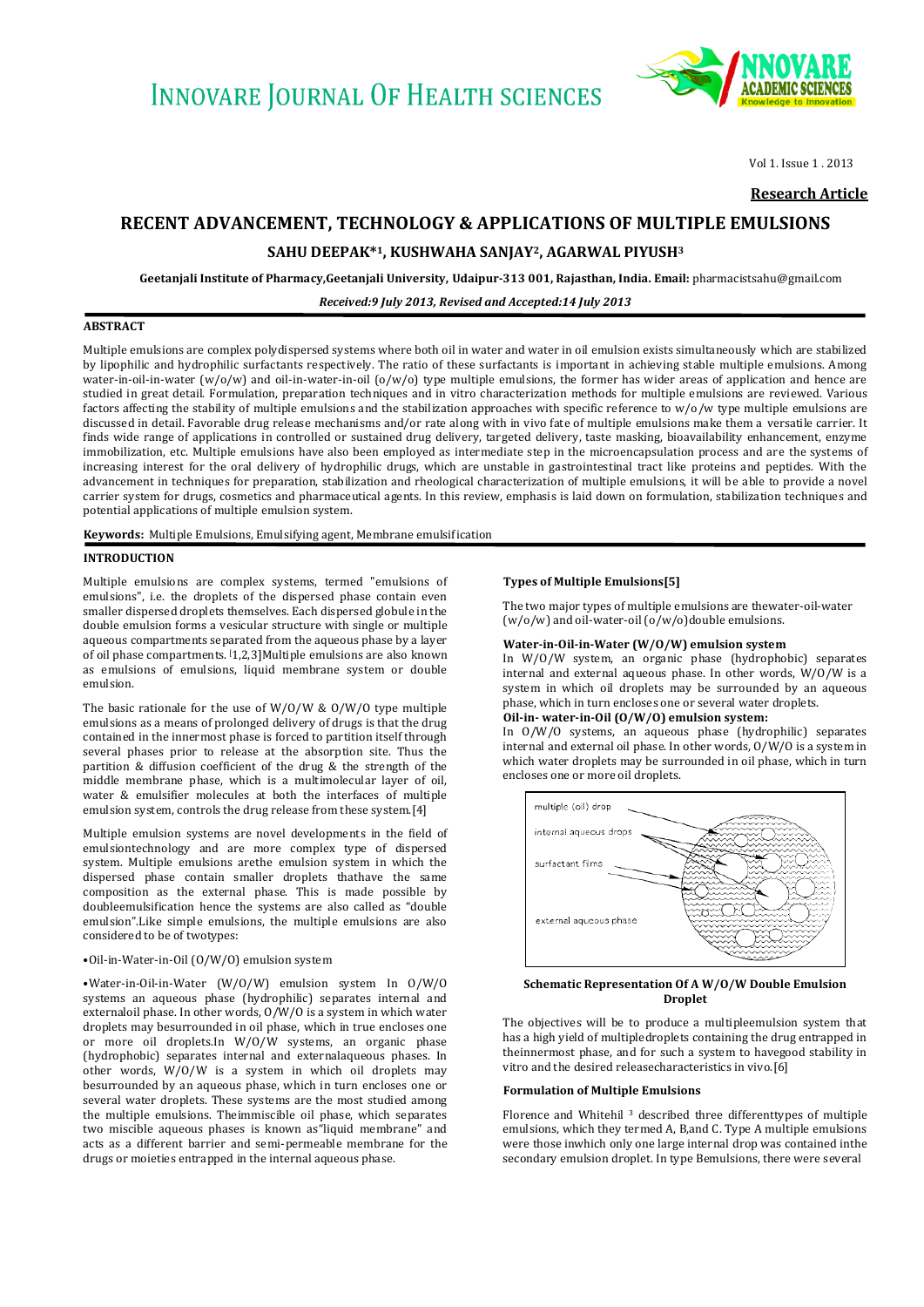small internaldroplets contained in the secondary emulsiondroplet, and type C emulsions were those with alarge number of internal droplets present. Only thetype C systems have applications in drug deliveryand drug targeting.[6]



**Schematic Diagram of W/O/W & O/W/OEmulsions**

## **Oil Phase**

The oil phase to be employed in a pharmaceuticalemulsion must be nontoxic. The various oils ofvegetable origin (sovbean, sesame, peanut,safflower, etc.) are acceptable if purified correctly.Refined hydrocarbons such as light liquid paraffin,squalane, as well as esters of fatty acids (ethyloleate and isopropyl myristate) have also been usedin double emulsions 1. Oils derived from vegetablesources are biodegradable, whereas those based onmineral oils are only removed from the body veryslowly.

As a general rule, mineral oils producedmore stable multiple emulsions  $(w/o/w)$  than thoseproduced from vegetable oils <sup>2</sup>. The order ofdecreasing stability and percentage entrapment hasbeen found to be light liquid paraffin > squalane >sesame oil > maize or peanut oil.[7]

### **Nature and quantity of emulsifying agents**

Two different emulsifiers (lipohilic and hydrophilic)are required to form a stable emulsion.In general,for a w/o/w emulsion the optimal HLB value will bein the range 2-7 for the primary surfactant and inthe range 6-16 for the secondary surfactant. Theconcentration of the emulsifiers can also be varied.Too little emulsifier may result in unstable systems,whereas too much emulsifier may lead to toxiceffects and can even cause destabilization. [8]An excess of lipophilic surfactant can cause the inversion of w/o/w emulsion to simple o/w emulsion.

#### **Phase volume**

It is very important to have proper order of phase addition while formulation and dispersed phase should be added slowly into the continuous phase for the formulation of a stable multiple emulsion. An optimal (22-50%) internal phase volume can be utilized for the emulsion formulation. Very high phase volume ratio (70-90%) had also been reported to produce a stable multiple emulsion.

#### **Factor Affecting Stability of Multiple Emulsion Nature of entrapped material**

When formulating a w/o/w system the presence of the drug and other components (especially electrolytes) needs to be considered. The nature of drug (hydrophilic or hydrophobic) also is considered. 6Due to the nature of the multiple emulsions, the middle phase acts as a membrane, and osmotic effects may become significant.The entrapped solutions may interact with the surfactant or the surface active drugs may be adsorbed at the inter phase, resulting in decreased stability. <sup>3</sup>

## **Shear/agitation**

High shear disrupts the large percentage of multiple oil drops and hence results in the instability of system due to tremendous increase in effective surface area. Therefore, with increased homogenization time, the yield of the system falls rapidly. Generally high agitation speed is used for primary and low speed is used for secondary emulsification for the preparation of multiple emulsions.

#### **Temperature**

Temperature has only an indirect effect on emulsification that is attributed to its effect on viscosity, surfactant adsorption and interfacial tension. Generally, for the primary emulsion formulation temperature is kept at 70˚C, whereas for multiple emulsion preparation it is kept at 10˚C. Large temperature variations during manufacturing, storage, transport and use leads to drastic modifications within emulsions.

#### **Rheology**

The rheological properties of emulsions are influenced by a number of factors, including the nature of the continuous phase, the phase volume ratio, and to lesser extent by particle size distribution.For low internal phase volume emulsions, the consistency of the emulsion similar to the continuous phase; thus,  $o/w/o$  emulsions are generally thicker than w/o/w emulsions, and the consistency of a w/o/w system can be increased by the addition of gums, clays.

## **Effect of lipophilic emulsifier**

As the concentration of lipophilic surfactant isincreases, the swelling capacity of oil globule isincreases, and the more the release is delayed. Theinfluence of the lipophilic surfactant concentrationon the swelling of the oil globule can be explainedby two different mechanisms. The first one consistsin an increase of the rigidity of the second interfaceby the progressive migration of the lipophilicsurfactant. During the second step of multipleemulsion preparation, lipophilic surfactantmolecules can diffuse from the first to secondinterface, were they produce a synergistic effectresulting in membrane strengthening. The secondone involves a delay in the in the aqueous dropletcoalescence. In course of swelling of the oil globule,the lipophilic surfactant molecules, which are inexcess in oily phase, can diffuse to the first interfaceto fill up free spaces caused by swelling, whenrequired. [9]

## **Added stabilizing components**

The stabilizers are added for improve the stabilityof multiple emulsions. These include gelling orviscosity-increasing agents added to internaland/or external aqueous phases (e.g., 20% gelatin,methylcellulose, and similar thickening agents,as well as complexing agents that will lead to liquidcrystalline phases at the o/w interface (e.g., 1-3%cetyl alcohol) and gelling agents for the oil phase(e.g., 1-5% aluminum monostearate). <sup>2</sup>

#### **Methods of Preparation**

### **Two-step emulsification method (Double Emulsification)[2]**

It is the most common method because it is very easy and gives high yield with reproducibility.Multiple emulsions prepared by reemulsification of a primary emulsion.In this method two stages involved.

Obtaining an ordinary W/O or O/W primary emulsion  $\bullet$ wherein appropriate emulsifier system is utilised.

The freshly prepared W/O or O/W primary emulsion is reemulsified with an excess of aqueous phase or oil phase. The final prepared emulsion could be W/O/W or O/W/O respectively



 **Two-step emulsification method**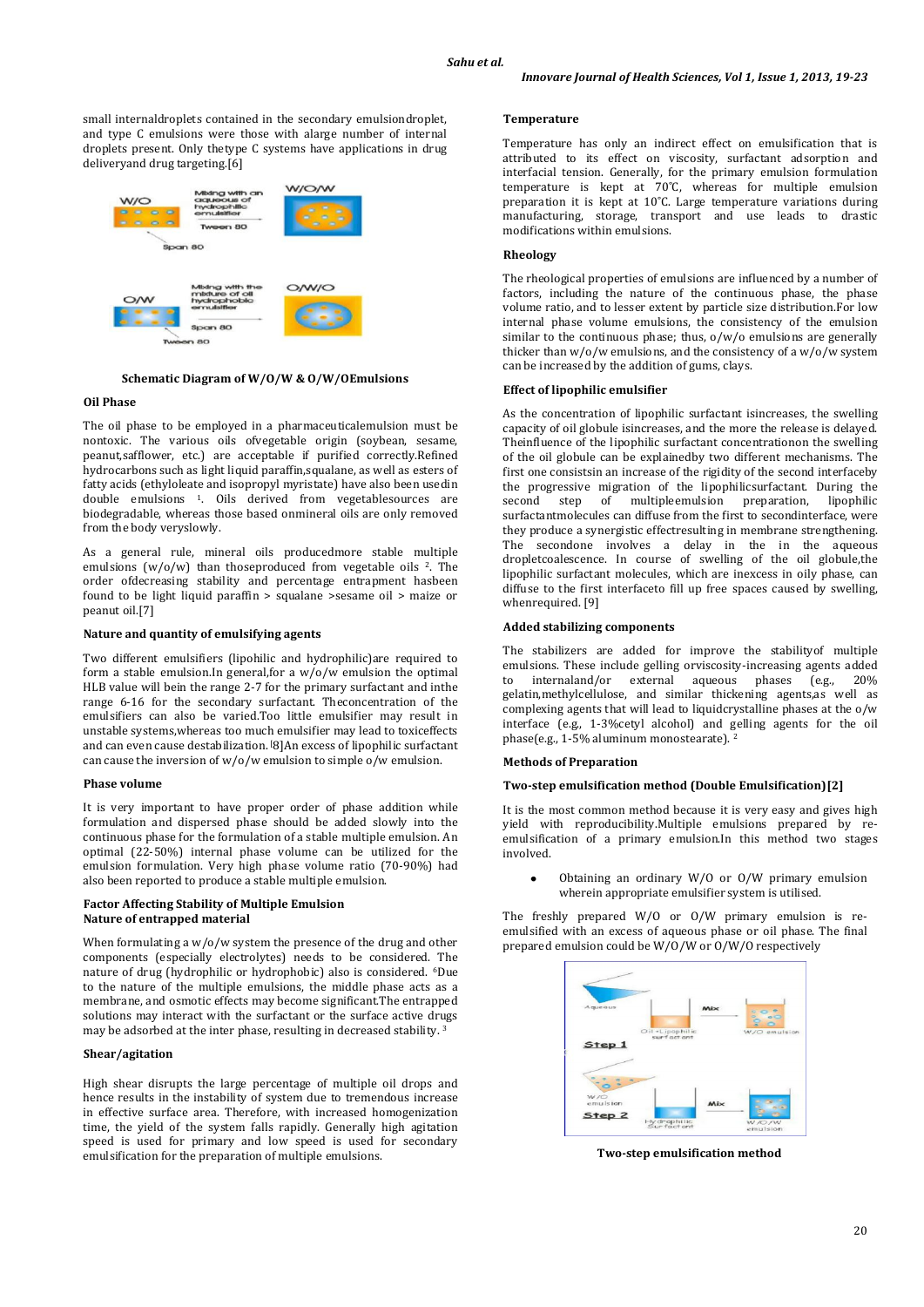## **Modified two-step emulsification technique[5]**

This method is different from the conventional two-step technique in two points.

- Sonication & stirring are used to obtain fine, homogenous & stable W/O emulsion.
- A continuous phase is poured into a dispersed phase for preparing W/O/W emulsion.

Moreover. The composition of internal aqueous phase-oily phase-external phase is fixed at 1:4:5, which produce most stable formulation as reported for most of W/O/W emulsions.



**Modified two-step emulsification technique**

## **Phase inversion technique (one step method) [5,22,23]**

Preparation of W/O/W double emulsions which included strong mechanical agitation of the water phase containing a hydrophilic emulsion and an oil phase containing large amount of hydrophobic surfactant.An increase in volume concentration of dispersed phase which subsequently leads to the formation of multiple emulsions.

- A well-defined volume of oil phase is placed in a vessel of pin mixer.
- An aqueous solution of emulsifier is then introduced successively to the oil phase in the vessel at a rate of 5ml/min, while the pin mixer rotates steadily at 88 rpm at room temperature.
- When volume fraction of the aqueous solution of hydrophilic emulsifier exceeds 0.7, the continuous oil phase is substituted by the aqueous phase containing a number of the

vesicular globules among the simple oil droplets, leading to phase inversion and formation of W/O/W multiple emulsion.

#### **Membrane emulsification technique[11,12,35]**

In this method, a W/O emulsion (dispersed phase) is extruded into an external aqueous phase (a continuous phase) with a constant pressure through a Porous Glass Membrane, which should have controlled & homogenous pores. The particle size of the W/O/W emulsion can be controlled with the proper selection of porous glass membrane. The relation between membrane pore size and particle size of emulsion exhibits good correlation as described by the formula:

$$
Y = 5.03X + 0.19
$$

Where,

X= the pore size Y= the mean particle size

A micro porous glass membrane with narrow pore size range was used successfully for preparing stable simple (o/w) and water-oilwater (w/o/w) type emulsions.

## **Micro channel emulsification[11,12]**

The emulsion were prepared by first homogenizing a mixture of water & oil phase using conventional homogenizer.Then the W/O

emulsion obtained was forced through the micro channel device into a second water phase containing a suitable emulsifier for oil phase stabilization.

#### **Evaluation Of Multiple Emulsions**

#### **Average globule size & size distribution**

The optical microscopy method using calibrated ocular and stage micrometer can be utilized for globule size determinations of both multiple emulsion droplets as well as droplets of internal dispersed phase.

Bright field micrographs equipped with differential interference contrast optics have been used to characterize the internal droplet of multiple emulsions.

Various other techniques used to characterize colloidal carriers like Coulter counter, freeze-fracture electron microscopy and scanning electron microscopy are also used to determine average globule size and size distribution of multiple emulsions.

Recently, NMR self-diffusion methods are adapted to multiple emulsion characterization.

#### **Area of Interfaces**

The average globule diameter determined can be used in the calculation of the total area of interface using the formula

**S = 6/D** Where, S = Total area of interface (sq.cm) D = Diameter of globules (cm)

#### **Number of Globules:**

Number of globules per cubic millimetre can be measured using a haemocytometer cell after appropriate dilution of the multiple emulsions. The globules in five groups of 16 small squares (total 80) small squares) can be counted and the total number of globules in per cubic mm is calculated using the formula

No. of globule×dilution×4000

No. of globules/mm<sup>3</sup>=---

No. of small squares counted

#### **Rheological evaluation**

The rheology of multiple emulsions is an important parameter as it relates to emulsion stability and clinical performance. The viscosity and interfacial elasticity are two major parameters, which relate to product rheology.



**Phase inversion technique (one step method)**

#### **The viscosity of the multiple emulsions**

can be measured by Brookfield rotational Viscometer. Samples are sheared for one min at 100 rpm, using an appropriate spindle.

#### **Interfacial rheology**

(i.e., interfacial elasticity at the oil-aqueous interface) can be investigated at the mineral oil/water interface using an Oscillatory Surface Rheometer.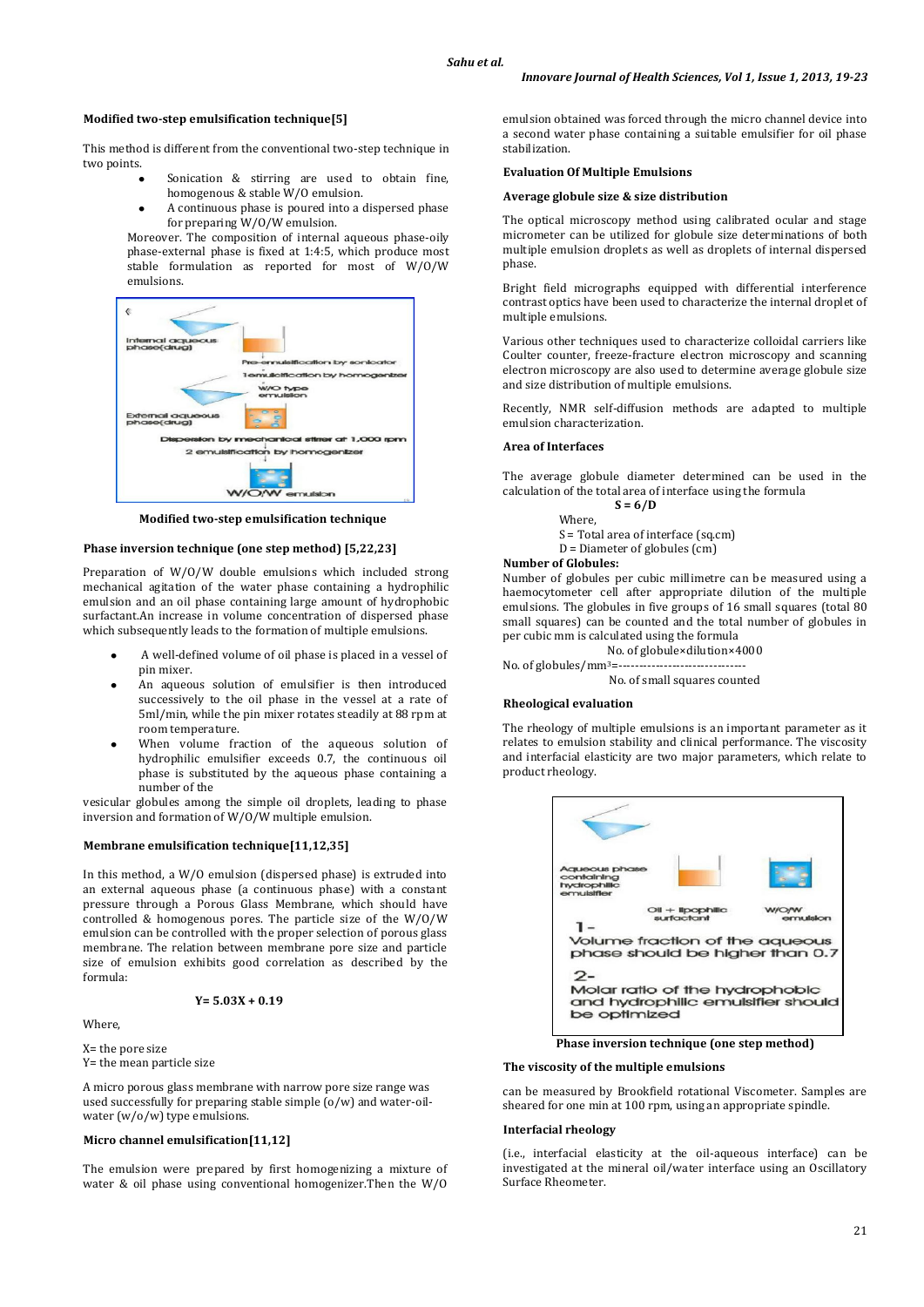**Zeta potential**

The zeta potential measurements are pivotal in the designing of surface modified or ligand anchored multiple emulsion systems. The zeta potential and surface charge can be calculated using Smoluchowski's equation from the mobility and electro phoretic velocity of dispersed globules using the Zeta-potentiometer. Zeta potential was calculated using following formula:

## ζ=  $4πnμ \times 10<sup>3</sup>$

## εE

Where,

- ζ = Zeta potential( mV)
- η = Viscosity of the dispersion medium(poise)
- $\mu$  = Migration velocity (cm/s)
- ε= Di electric constant of the dispersion medium
- $E =$  Potential gradient (voltage applied/distance b/w electrodes)

## **Percentage drug entrapment**

Percent entrapment of drug or active moiety in the multiple emulsions is generally determined using dialysis, centrifugation, filtration and conductivity measurements.Recently an internal tracer/marker was used to evaluate the entrapment of an impermeable marker molecule contained in the inner aqueous phase of W/O/W emulsionThe unentrapped marker is calculated & the amount entrapped can be thus calculated by deducting unentrapped amount from the initially added amount.

#### *In-vitro* **drug release**

The drug released from the aqueous inner phase of a W/O/W emulsion can be estimated using the conventional dialysis technique. The W/O/W emulsion was placed in the dialysis bag & dialyzed against 200 ml of phosphate saline buffer pH 7.4 at  $37\pm1^\circ$ c & a sink condition was maintained while sink contents were stirred continuously using a magnetic stirrer. Aliquots were withdrawn at different time intervals and estimated using standard procedure and the data were used to calculate cumulative drug release profile.

#### **Applications of Multiple Emulsions**

## **Controlled and sustained drug delivery**

The basic potential of multiple emulsions (both  $w/o/w$  and  $o/w/o$ ) in clinical therapeutics is in the prolonged and controlled release of drugs.In both systems drug present in innermost phase has to cross several phases before it is available for absorption for the system. W/O/W emulsions for parenteral delivery are more convenient to handle, use, and inject due to lower viscosity of these systems.

#### **Inverse targeting**

Regarding this approach Talegaonkar and Vyaswere prepared poloxamer 403 containing sphereinoil-in-water (s/o/w) multiple emulsion ofdiclofenac sodium by gelatinization of inneraqueous phase and they examined the effect ofpoloxmer 403 on surface modification for inversetargeting to reticuloendothelial system-rich organs.The results concluded that this multiple emulsionsystem containing poloxamer has capability toretards the RES uptake of drugs mainly to liver,brain and targeting to non-RES tissues such aslungs, inflammatory tissue. <sup>12</sup>

#### **Vaccine adjuvant**

The use of w/o/w multiple emulsion as a new form of adjuvant for antigen was first reported by Herbert [13]. These emulsions elicited better immune response than antigen alone. Rishendra and Jaiswal [14] developed a multiple emulsion vaccine against Pasteurella multocida infection in cattle. This vaccine contributed both humoral as well as cell-mediated immune responses in protection against the infection. It was concluded that this multiple emulsion-based vaccine could be successfully used in the effective control of hemorrhagicsepticemia. Recently, multiple water-in-oil in- water (w/o/w) emulsion formulations, containing influenza virus surface

antigen hemagglutinin was prepared and was characterized in-vitro and in-vivo in wistar albino rats. SDS-PAGE technique was used for evaluating hemagglutinin and in vitro release of antigen respectively. Results suggested that multiple emulsion formulations carrying influenza antigen have advantage over conventional preparation and can be effectively used as one of the vaccine delivery system with adjuvant properties. In an another report by the same researchers they concluded that multiple emulsion and nanoparticle formulations containing influenza virus surface antigen Hemagglutinin were more effective in eliciting an immune response in rats than the conventional vaccine. [15,16,29,32,36]

### **Oxygen substitute**

A multiple emulsion of aqueous oxygen carrying material in oil in outer aqueous phase is suitable for provision of oxygen for oxygen transfer processes. A hemoglobin multiple emulsion in physiologically compatible oil in an outer aqueous saline solution is provided in sufficiently small droplet size to provide oxygen flow through blood vessels to desired body tissues or organs thereby providing a blood substitute. A process is provided wherein hemoglobin, a fragile material, is formulated into high hemoglobin content water-in-oil-in-water multiple emulsions while maintaining high yields and high oxygen exchange activity.

#### **Multiple Emulsion for Local Immunosuppression**

A potential approach to avoid the complication of systemic Immunosuppression & simultaneously enhance immunosuppressive agents locally to the site of the target organs. W/O/W multiple emulsion has been developed for the delivery of immunosuppressant.

## **Bioavailability enhancer**

Multiple emulsions have also been used to improve bioavailability of lipophilic drugs, which have high first pass metabolism. Multiple emulsion increases bioavailability of drugs either by protecting drugs in physiological, ionic/enzymatic environment in the GIT where otherwise these gets degraded like proteins, peptides or by passing the hepatic first pass metabolism.

#### **Enzyme Immobilization**

Enzymatic conversion of water insoluble, highly lipophilic substrates, such as steroids, can be carried out in a multiple emulsion. The enzyme is contained in a microdroplet 'water pool', whereas the organic phase contains the substrate solution. For example hydrocarbon based liquid surfactant membranes have been used to immobilize Urease.

#### **Drug over dosage treatment**

This system could be utilized for the over dosage treatment by utilizing the difference in the pH. Forexample:-barbiturates. In these emulsions, the inneraqueous phase of emulsion has the basic buffer andwhen emulsion is taken orally, acidic pH of thestomach acts as an external aqueous phase. In theacidic phase barbiturate remains mainly inunionized form, which transfers through oil membrane into inner aqueous, phase and getsionized. Ionized drug has less affinity to cross the oilmembrane thereby getting entrapped. Thus,entrapping excess drug in multiple emulsions curesover dosage. [17,24,26]

## **Taste masking**

Multiple emulsions of chloroquine, an antimalarial agent has been successfully prepared and had been found to mask the bitter taste efficiently  $18,19,21$ . Taste masking of chlorpromazine, an antipsychotic drug has also been reported by multiple emulsions.

#### **REFERENCE**

- 1. S.S. Davis, J. Hadgraft and K.J. Palin, in P. Becher (Ed.), Encyclopedia of Emulsion Technology, Marcel Dekker, New York, Vol. 2, 2005, 159.
- 2. A.T. Florence and D. Whitehill, Int. J. Pharm.,1982, 11, 277.